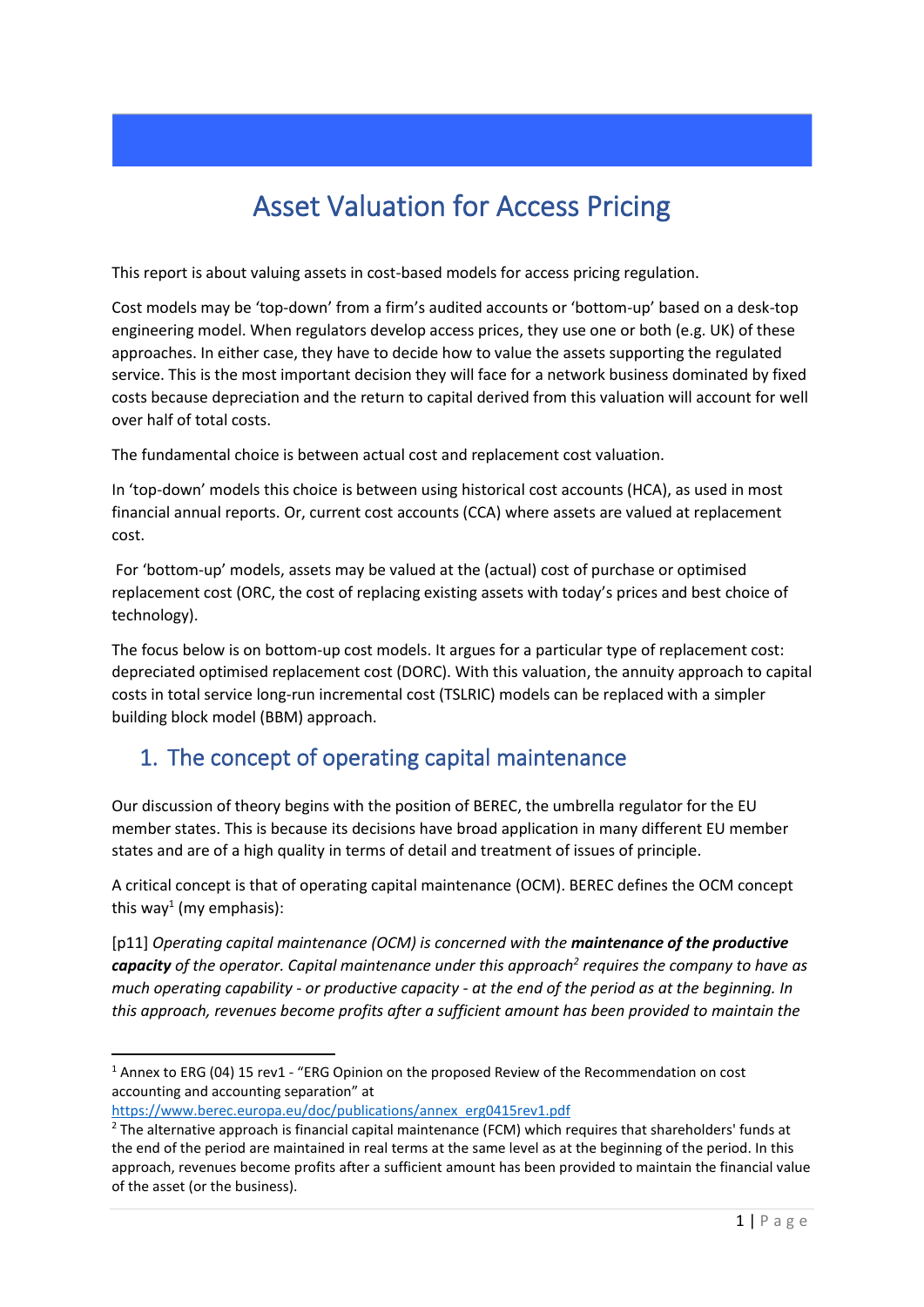*physical capability of the asset. One of the significant adjustments relates to the revaluation of fixed assets to current cost.*

[P12] *Under OCM the gross book value of assets is valued to take account of specific price changes in the price of assets and changes in technology. There are a number of techniques that can be used to revalue assets. For example, specific price indices can be applied to the existing gross book value of assets. These may be derived from the company's procurement department. Alternatively, MEA valuation methods may be used. These base the value of assets on the current cost of modern equivalent assets including any adjustments necessary to reflect, for example, functionality differences or operating cost efficiencies.*

These quotes provide support for replacement costs-based approaches. With revaluation:

[p12] *The depreciation charge for the period is calculated on the basis of the new asset valuations. This ensures that the current cost of fixed assets consumed during the period is charged against revenue. For each asset, or group of assets, the depreciation charge can in some cases be calculated using the same accounting policies (e.g. asset lives, depreciation profiles) as used for the preparation of historical accounts.*

This analogy may be useful: Suppose you have a toll-bridge with a 10 year service life. Say the original cost of the bridge is 50 but with new construction standards it will cost 100 to replace it. With HCA, the bridge operator has to borrow 50 to replace the bridge as only 50 of depreciation is collected under HCA. There are two current (replacement) cost scenarios.

- A. In the first, regulation is introduced 2 years into the life of the bridge: the ORC is 100 but after depreciation the (DORC) cost is 80. The sum of allowed (regulated) depreciation is 80 which is less than 100 because the bridge was 2 years old when regulation was introduced. But 10 was put aside in depreciation under HCA (before regulation), so **10** has to be borrowed (=  $100 - 80 - 10$ ).
- B. In the second scenario, replacement cost regulation is introduced at year 8 of the bridge so the ORC is still 100 but the DORC is 20. The sum of allowed (regulated) depreciation is 20. But 40 was put aside in depreciation under HCA (before regulation) so **40** has to be borrowed (= 100 – 20 – 40).

|              |      | <b>HCA</b> |     | CCA-A | CCA-B                           |     |    |    |  |
|--------------|------|------------|-----|-------|---------------------------------|-----|----|----|--|
| Year         | Cost | Depc'n     |     |       | ORC Cost Depc'n ORC Cost Depc'n |     |    |    |  |
|              | Α    | B          | C   | D     | E                               | F   | G  | н  |  |
| 0            | 50   |            |     |       |                                 |     |    |    |  |
| $\mathbf{1}$ | 45   | 5          |     |       |                                 |     |    |    |  |
| 2            | 40   | 5          | 100 | 80    |                                 |     |    |    |  |
| 3            | 35   | 5          |     | 70    | 10                              |     |    |    |  |
| 4            | 30   | 5          |     | 60    | 10                              |     |    |    |  |
| 5            | 25   | 5          |     | 50    | 10                              |     |    |    |  |
| 6            | 20   | 5          |     | 40    | 10                              |     |    |    |  |
| 7            | 15   | 5          |     | 30    | 10                              |     |    |    |  |
| 8            | 10   | 5          |     | 20    | 10                              | 100 | 20 |    |  |
| 9            | 5    | 5          |     | 10    | 10                              |     | 10 | 10 |  |
| 10           | 0    | 5          |     | 0     | 10                              |     | 0  | 10 |  |
| sum          |      | 50         |     |       | 80                              |     |    | 20 |  |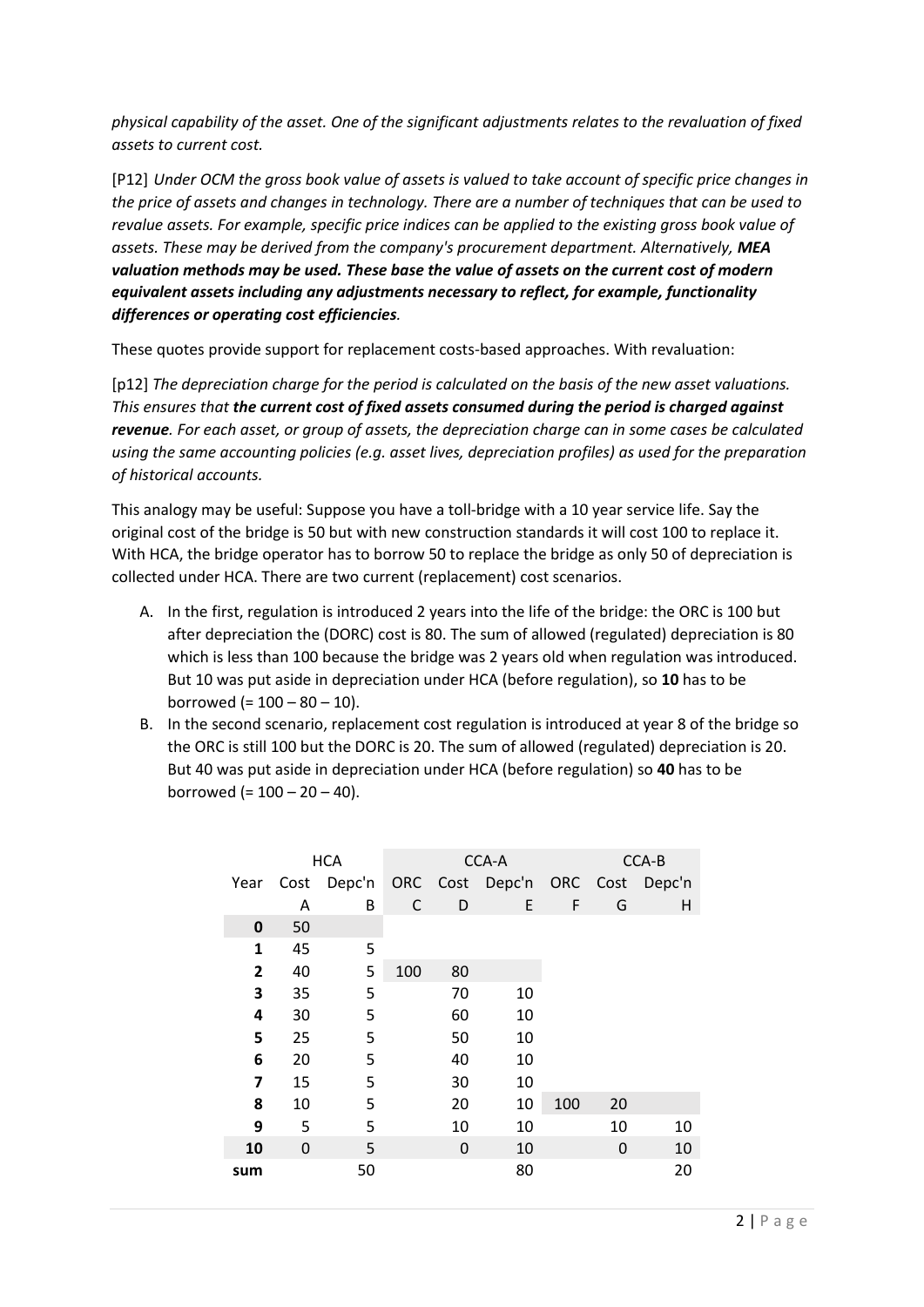It is clear that the challenge for maintaining productive capacity is greater when the recognition of replacement costs is delayed: the need to borrow 40 in B versus 10 in A. Scenario B is the situation in Fiji where the average age of backhaul assets is quickly approaching the end of service life and the construction costs are now far higher than when they were built. If the regulator allowed only HCA in Scenario B, depreciated actual cost (DAC) would be 10 rather than 20 and the amount borrowed would be **50** (=100 – 10 – 40).

One of the case studies below is New Zealand which could have looked like Scenario A with a twist. Regulation was introduced in 2018, but the fibre roll-out started in 2011 and was 77% completed by 2018 so the average age of the assets was about 3.

- If the Commerce Commission had been allowed to implement its traditional approach starting in 2018, the DORC would have been less than DAC because it is likely that (unlike Fiji) the cost of civil works dropped between 2011 and 2018 with improvements in fibre laying techniques and learning by doing reduced the cost per premise connected.
- $\bullet$  In fact, although it was required to use actual cost, it started its BBM model from 2011<sup>3</sup> so that there is no difference between DAC and DORC.

There are other cases where DAC and ORC will be the same. These are new investments such as the Coral Sea Cable to PNG and the Solomon Islands and the national broadband network in Australia. In these cases, the desk-top model to estimate ORC is not required. The assets are new and actual costs (efficiently incurred) are the correct starting point.

The relevant point from a regulatory and economic perspective is that replacement costs provide the correct information about investments that need to be made to preserve productive capacity.

# 2. Application of OCM in a cost model

The most common bottom-up costing methodology is total service long-run incremental cost (TSLRIC). The bottom-up engineering model specifies what assets would be deployed today to deliver the regulated services (this is the optimisation) and costed at today's prices for those assets. It is a thought experiment – as if the network was rebuilt overnight.

The lump sum of ORC costs is usually annualised using an annuity formula that includes the WACC, asset life and a 'tilt' factor'. This is done to address the 'year 1 problem'. With straight-line depreciation, first year depreciation is high because it is based on the full (undepreciated) optimised replacement cost. The use of an annuity addresses this by smoothing capital costs (depreciation and the WACC return) over the life of the asset.

The TSLRIC procedure is shown on the left-hand side of the Exhibit 1 below.

The right-hand side shows the application of the 'building block model' (BBM) where the actual age of the existing assets is taken into account by subtracting accumulated depreciation from ORC to get to DORC. The ACCC acknowledges that the two approaches are equivalent<sup>4</sup>:

<sup>3</sup> P49 of [Draft – regulatory processes and rules] Fibre Input Methodologies Determination 2020, 2 April 2020 at https://comcom.govt.nz/ data/assets/pdf file/0020/213950/Draft-Regulatory-processes-and-rules-fibre[input-methodologies-determination-2-April-2020.pdf](https://comcom.govt.nz/__data/assets/pdf_file/0020/213950/Draft-Regulatory-processes-and-rules-fibre-input-methodologies-determination-2-April-2020.pdf)

<sup>4</sup> P54, ACCC, Discussion Paper, April 2011 a[t https://www.accc.gov.au/system/files/Discussion%20paper%20-](https://www.accc.gov.au/system/files/Discussion%20paper%20-%20FADs%20for%20fixed%20line%20services%20-%20public%20version.pdf) [%20FADs%20for%20fixed%20line%20services%20-%20public%20version.pdf](https://www.accc.gov.au/system/files/Discussion%20paper%20-%20FADs%20for%20fixed%20line%20services%20-%20public%20version.pdf)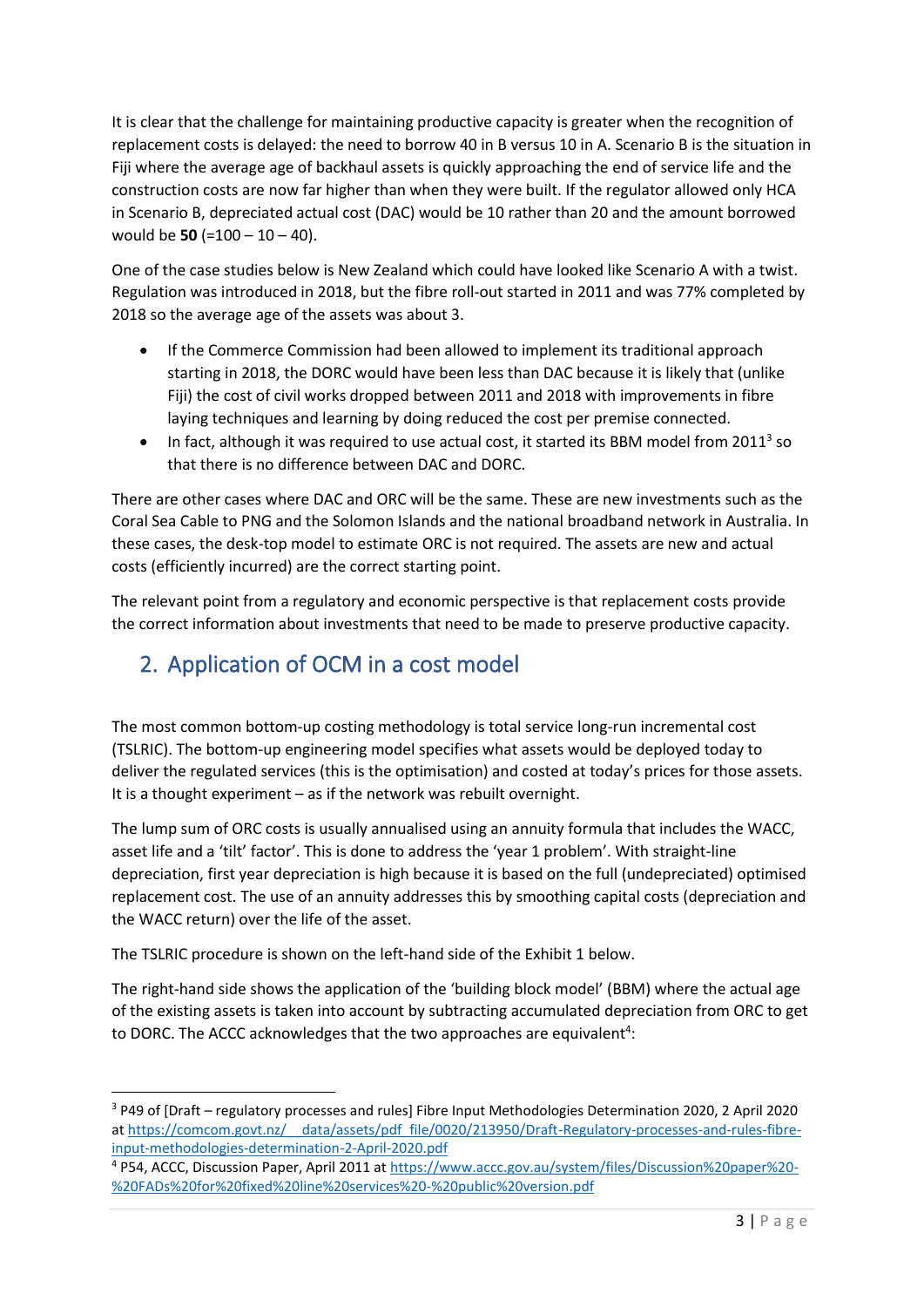[p54] *a DORC value would be compatible with the previous TSLRIC+-based approach to calculating ULLS prices, which used estimated ORC values for Telstra's assets. To ensure consistency with the actual cost foundation of the building block approach, an ORC value must be depreciated to reflect the age of Telstra's actual assets—therefore a DORC value must be used rather than ORC. DORC values have been adopted in setting initial RAB values in other regulated industries, including the energy industry.*

In the BBM, the return to capital (WACC) and return of capital (depreciation) in each period are determined from the regulated asset base (i.e. the RAB which is the DORC). The RAB is rolled forward by subtracting depreciation and adding investment.

In both cases (TSLRIC or BBM), the starting ORC has to be estimated (once only for the BBM) and OPEX and tax are added to arrive at allowed wholesale revenue.

A big difference between these two replacement-cost approaches is that as the end of the term for the regulated prices approaches, the TSLRIC process starts again from the top with sunk costs revalued at their full optimised replacement cost (ORC); so past compensation (i.e. past depreciation) is not taken into account<sup>5</sup>. In contrast, the RAB can be rolled forward indefinitely<sup>6</sup> with the simpler BBM approach. In either case there may need to be a review of WACC for the next regulatory period.



**Exhibit 1 – TSLRIC and BBM are Equivalent**

<sup>5</sup> P27, ACCC, Discussion paper, Dec. 2009 at [https://www.accc.gov.au/system/files/Access%20Pricing%20Principles%20Review%20-](https://www.accc.gov.au/system/files/Access%20Pricing%20Principles%20Review%20-%20Discussion%20paper.pdf) [%20Discussion%20paper.pdf](https://www.accc.gov.au/system/files/Access%20Pricing%20Principles%20Review%20-%20Discussion%20paper.pdf)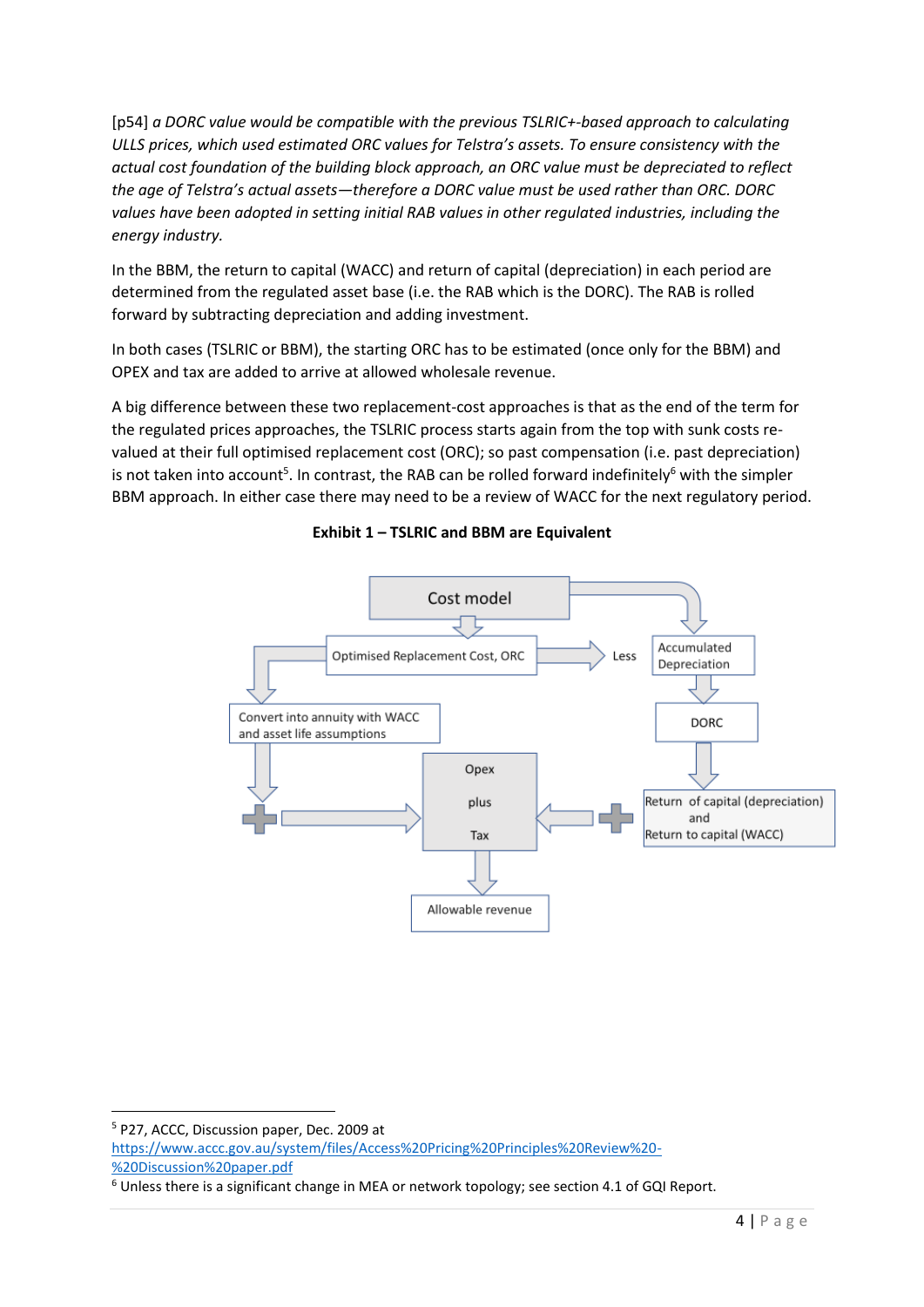## 3. Precedents

Overseas regulatory precedents show the use of replacement cost (rather than historical cost) was and remains the dominant and preferred paradigm for asset valuation. The most extensive and detailed overseas precedents are from Europe. The precedents discussed below are:

- $\checkmark$  BEREC, which requires regulators in Europe to apply the principle of capital maintenance with replacement cost asset valuation methods.
- $\checkmark$  Ofcom in the UK, which uses current costs for both top-down and bottom-up costing
- $\checkmark$  New Zealand, where the Commerce Commission has for many years applied replacement costs to the copper network, and where the Minister recently required the Commission to apply actual cost valuation to the recently built Chorus fibre access network.
- $\checkmark$  Australia where the ACCC has for many years used replacement costs, and recently decided to apply a BBM using DAC to the copper assets in the Telstra CAN.
- ✓ ECTEL, which decided after detailed study to use replacement cost for 5 island countries in the Eastern Caribbean and found no country doing bottom-up modelling used historic costs in either fixed or mobile markets.
- $\checkmark$  Jamaica, which uses bottom-up costing and is reviewing its models currently.

#### a) Precedents – Developed Markets: BEREC

BEREC is the umbrella regulatory body for the EU (the European Community) that coordinates telecommunications regulation across the EU. Its recommendation to use replacement-cost based modelling has been accepted by the EU.

This decision occurred in 2013 when the European Commission adopted BEREC's guidelines on how National Regulatory Agencies (NRAs) should be doing cost-based modelling by December 2016<sup>7</sup>.

First, it recommends the application of TSLRIC: [29] *The bottom-up long-run incremental costs plus (BU LRIC+) costing methodology best meets the objectives for setting prices of the regulated wholesale access services*. *This methodology models the incremental capital (including sunk) and operating costs borne by a hypothetically efficient operator in providing all access services and adds a mark-up for strict recovery of common costs. Therefore, the BU LRIC+ methodology allows for recovery of the total efficiently incurred costs*.

[30 and 31] *The BU LRIC+ methodology calculates the current costs on a forward-looking basis (i.e. based on up-to-date technologies, expected demand, etc.) that an efficient network operator would incur to build a modern network today*, ….… *since no operator would today build a pure copper network, the BU LRIC+ methodology calculates the current costs of deploying a modern efficient NGA*  (Next Generation Access or fibre) *network*.

It says current costs *means the costs resulting from valuing an asset at its replacement cost, i.e. the cost of replacing it with either the same asset or another asset of similar performance characteristics, allowing for wear and tear and adjustments for efficiency* [p15, d].

BEREC's roll-forward approach is the same or similar to the BBM approach:

 $<sup>7</sup>$  European Commission, C(2013) 5761 final "on consistent non-discrimination obligations and costing</sup> methodologies to promote competition and enhance the broadband investment environment", 11.9.2013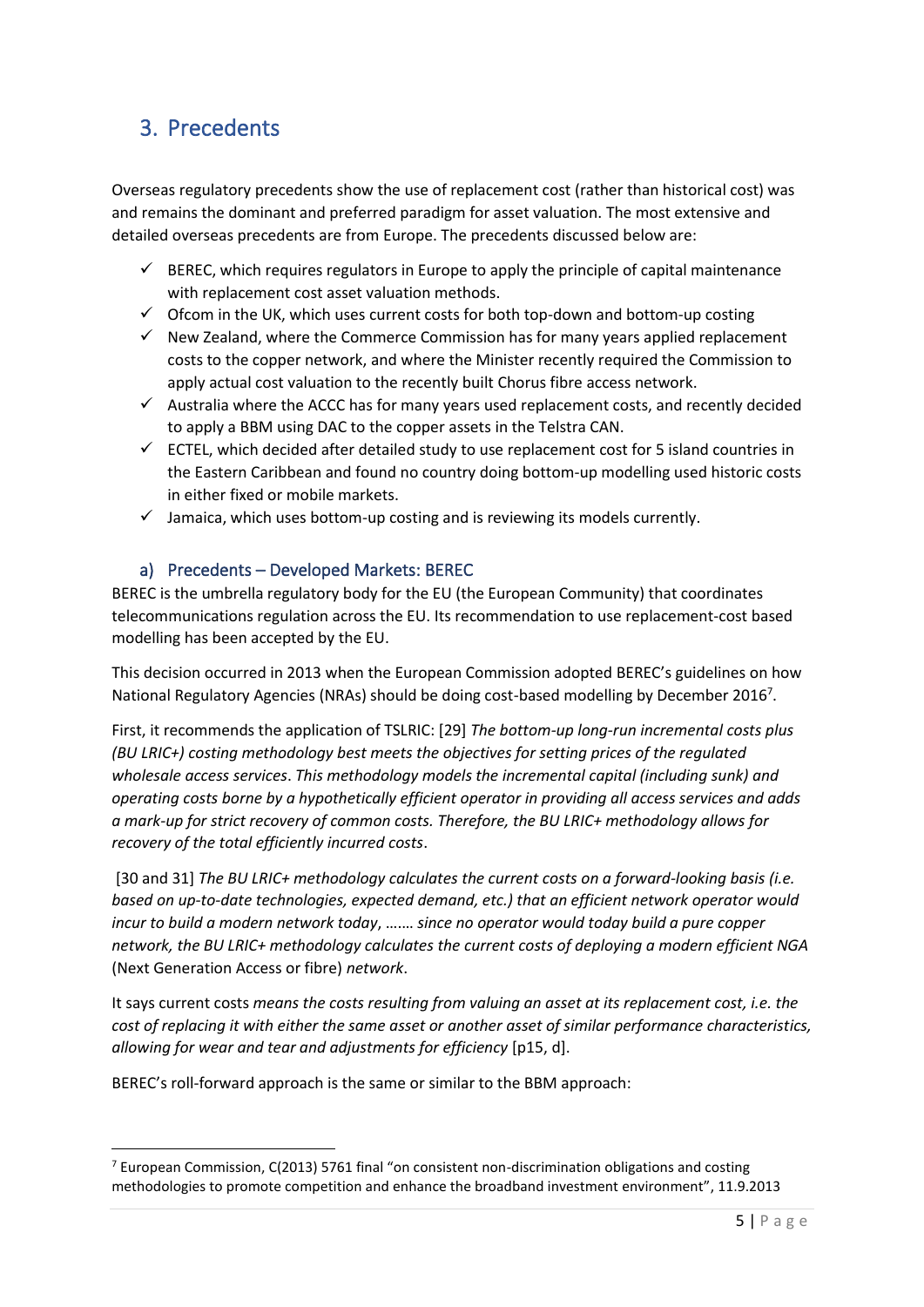[38] *The initial RAB would then be locked-in and rolled forward from one regulatory period to the next. The locking-in of the RAB ensures that once a non-replicable reusable legacy civil engineering asset is fully depreciated, this asset is no longer part of the RAB and therefore no longer represents a cost for the access seeker, in the same way as it is no longer a cost for the SMP operator. Such an approach would further ensure adequate remuneration for the SMP operator and at the same time provide regulatory certainty for both the SMP operator and access seekers over time.*

The excerpts above make it clear that replacement cost is the 'best practice' method for asset valuation for telecommunications regulators, rather than 'historical cost'.

#### b) Precedents – Developed Markets: United Kingdom

Ofcom has to adhere to BEREC Guidelines if it can. It advised the European Commission<sup>8</sup> that it would not meet the December 2016 deadline to implement BU LRIC+ based on a fibre Modern Equivalent Asset (MEA) because applying it to areas with small, non-contiguous areas would be susceptible to error. However, Ofcom noted that it based proposed wholesale prices based on [7.20] "*current cost accounting with fully allocated costs (CCA FAC), which is a form of LRIC+*". Under the CCA accounting convention, assets are valued and depreciated according to their current replacement cost.

Ofcom now uses both top-down and bottom-up approaches to costs for charge controls that apply from 1 April 2018 to 31 March 2021<sup>9</sup>:

[4.6] *We consider a top-down model forms the best basis for estimating the cost of MPF* (metallic path or copper) *services. We have an established model that can reliably be used to estimate the cost of these services and our approach is well understood by stakeholders. BT* (British Telecom) *has reported cost data on copper access services in the RFS* (CCA Regulatory Financial Statements) *for a number of years, meaning we have some confidence in the data and the cost volume relationships that underpin it.*

The top-down approach is based on replacement (current) cost:

[4.46] *We have adopted asset price change assumptions which ensure that duct and copper assets are valued consistently with how they are revalued for CCA purposes in BT's RFS.*

[4.7] *With regard to fibre cost modelling, we consulted on and have decided to model the incremental cost of providing GEA* (generic ethernet access; i.e. bitstream) *services using a bottomup model based on an FTTC network using VDSL technology….* (because it) *allows us to more accurately calculate cost-volume relationships. Understanding these relationships in a top-down model can be difficult for new services and services that are seeing rapid volume changes; and it is more transparent because it can be published with fewer redactions. And a bottom-up model is also more consistent with the approach set out in the 2013 EC Recommendation* (see BEREC above)*.*

The bottom-up approach uses depreciation taken from the  $CCA^{10}$ :

[14.69] … *in the past we have chosen to use economic depreciation when building a bottom-up model…… However, in these instances we did not combine the use of top-down and a bottom-up* 

<sup>8</sup> Ofcom, Review of the Wholesale Broadband Access Markets, May 2014

<sup>9</sup> Vol. 2 Ofcom March 2018 https://www.ofcom.org.uk/ data/assets/pdf file/0023/112487/wla-statement[vol-2.pdf](https://www.ofcom.org.uk/__data/assets/pdf_file/0023/112487/wla-statement-vol-2.pdf)

<sup>&</sup>lt;sup>10</sup> Annex 14 https://www.ofcom.org.uk/ data/assets/pdf file/0018/112491/wla-statement-annexes-[1016.pdf](https://www.ofcom.org.uk/__data/assets/pdf_file/0018/112491/wla-statement-annexes-1016.pdf)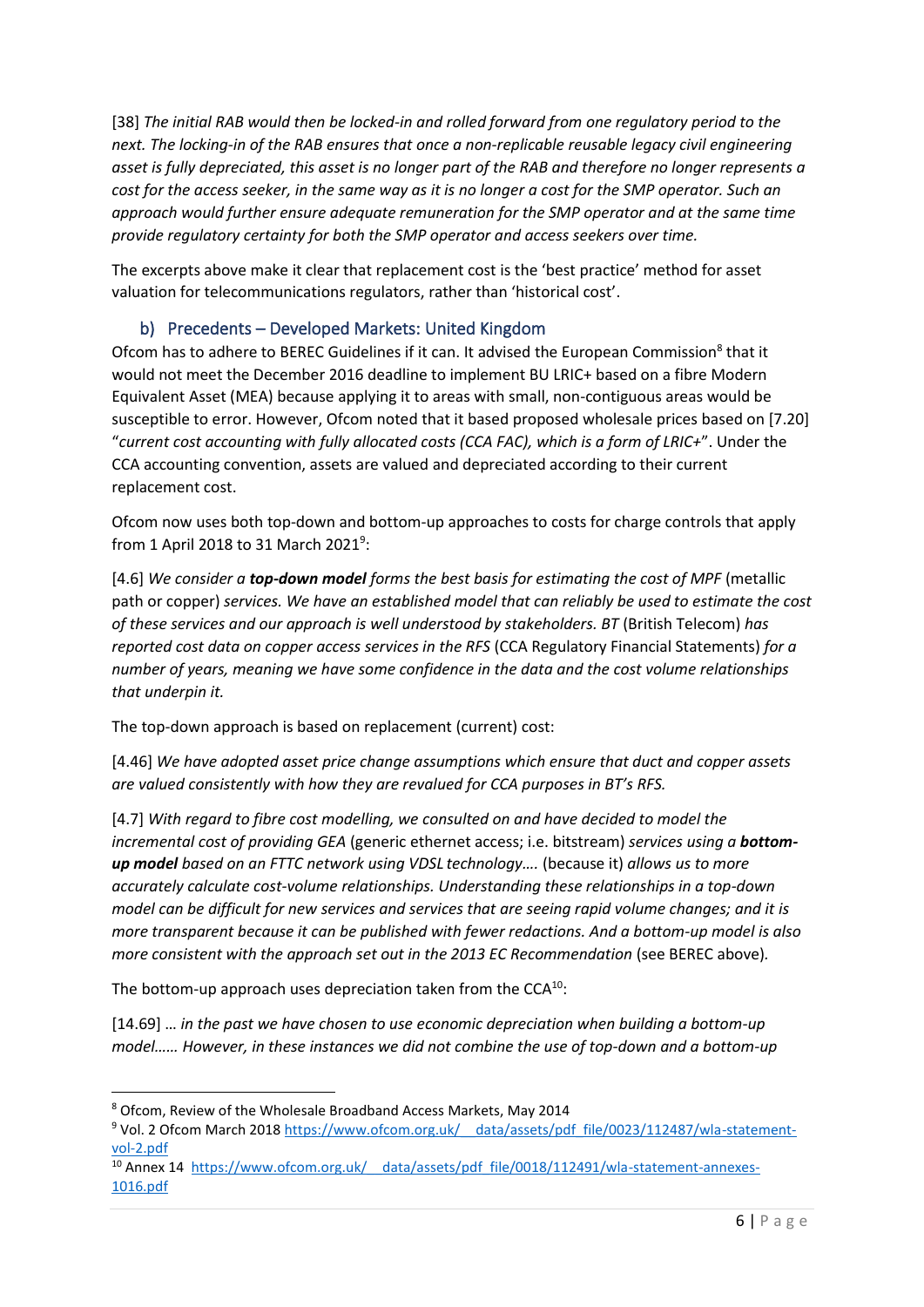*models to determine our charge controls as we are doing in this review. Therefore, the issue of having a consistent depreciation method for reallocating common costs across the charged controlled services had not come up in the past*.

Note that whether using bottom-up LRIC model or a top-down CCA FAC model, Ofcom uses replacement costs for asset revaluation.

#### c) Precedents – Developed Markets: New Zealand

The New Zealand Commerce Commission has used a replacement cost methodology in multiple decisions; with a recent exception where it was required by the Minister to apply a historical cost approach for newly-built fibre networks.

In 2001, legislation required access prices in New Zealand to be determined on costs based on TSLRIC with assets valued at replacement cost. It was not until 2018 that the Telecommunications Act was changed to mandate historical cost asset valuation – **but then only for the fibre access** network. As discussed below, this was not a significant change and does not yet apply to regulated copper access services.

| Date     | <b>Relevant Events</b>                              | <b>Asset Valuation</b>        |  |  |  |  |  |  |
|----------|-----------------------------------------------------|-------------------------------|--|--|--|--|--|--|
| 2001     | Telecommunications Act (Act) requires use of TSLRIC | Asset valuation not           |  |  |  |  |  |  |
|          |                                                     | determined                    |  |  |  |  |  |  |
| Aug 2002 | Discussion paper on application of TSLRIC           | Replacement cost (ORC)        |  |  |  |  |  |  |
|          | Asset valuation methods canvassed                   | chosen                        |  |  |  |  |  |  |
| 2011     | Start of Ultra Fibre Broadband (UFB) roll-out       | Fibre not regulated.          |  |  |  |  |  |  |
|          | Prices negotiated under commercial agreements       | Investments recorded in HCA   |  |  |  |  |  |  |
|          | with Crown Fibre Holdings (CFH)                     |                               |  |  |  |  |  |  |
| Dec 2015 | UBA and UCLL prices based on TSLRIC                 | Replacement cost              |  |  |  |  |  |  |
|          | Bottom-up TSLRIC model used                         |                               |  |  |  |  |  |  |
| Nov 2018 | A revised Act defines asset valuation for fibre     | HCA for UFB assets locked-in  |  |  |  |  |  |  |
|          | UFB regulation with BBM                             |                               |  |  |  |  |  |  |
| Nov 2019 | Fibre input methodologies decision                  | HCA for Chorus fibre only     |  |  |  |  |  |  |
|          | BBM will apply only to Chorus                       |                               |  |  |  |  |  |  |
| Dec 2019 | Section 30R reviews of STDs                         | Replacement cost              |  |  |  |  |  |  |
|          | Last change to copper access regulations            | determinations indexed to CPI |  |  |  |  |  |  |
| Dec 2025 | <b>Copper Review</b>                                | All copper deregulated?       |  |  |  |  |  |  |

#### **Milestones in NZ Telecommunications Access Regulation**

In New Zealand, forward-looking cost models were decreed by the Telecommunications Act 2001. The Final Pricing Principles (FPPs) set out in subpart 1 of Part 2 of Schedule 1 of that Act required the Commerce Commission to use forward-looking costs to set access prices: total service long run incremental cost (TSLRIC)<sup>11</sup>.

The Commerce Commission noted in a 2002<sup>12</sup> discussion paper that a range of asset valuation methodologies could potentially be used for asset valuation; including opportunity cost, historic cost, replacement cost (ORC or DORC), or optimal deprival value. The Commission chose to use optimised replacement cost (ORC) for all assets as its asset valuation methodology to implement

<sup>11</sup> <http://www.legislation.govt.nz/act/public/2001/0103/latest/DLM127744.html#DLM127744>

<sup>12</sup> Commerce Commission, Discussion Paper 'Application of a TSLRIC Pricing Methodology', July 2002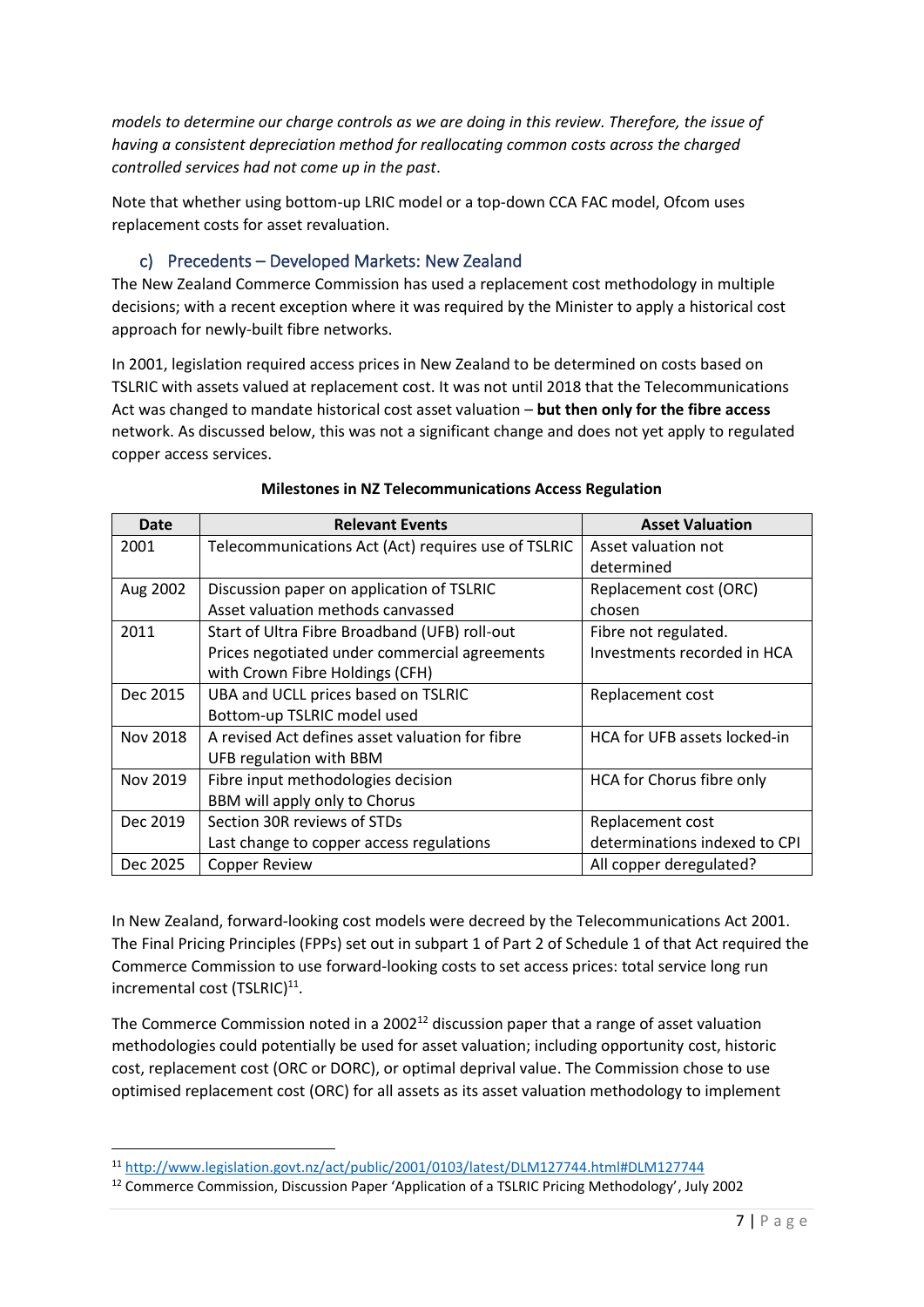TSLRIC. It noted that in bottom-up cost models, ORC is typically used and considered most consistent with TSLRIC.

The last time unbundled local loop (UCLL) and unbundled bitstream access (UBA) prices were set using TSLRIC was in December 2015<sup>13</sup>.

In 2018, the then Minister for Communications mandated the use of a historical cost approach through legislation (only for newly built fibre access networks), which the Commerce Commission was required to apply.

The relevant background is that from 2011 four local fibre companies (LFCs) started rolling-out the Ultra-Fast Broadband (UFB) fibre access network subsidised to \$7 billion by the New Zealand Government. Contracts negotiated with the LFCs by Crown Fibre Holdings included commercially agreed pricing. These cannot be assumed to be cost-based<sup>14</sup>.



### **UFB Connections (000s)**

(Source: Table 4, [https://comcom.govt.nz/\\_\\_data/assets/pdf\\_file/0021/212763/2019-Annual-](https://comcom.govt.nz/__data/assets/pdf_file/0021/212763/2019-Annual-Telecommunications-Monitoring-Report-Revised-version-12-March-2020.pdf)[Telecommunications-Monitoring-Report-Revised-version-12-March-2020.pdf](https://comcom.govt.nz/__data/assets/pdf_file/0021/212763/2019-Annual-Telecommunications-Monitoring-Report-Revised-version-12-March-2020.pdf) )

*[https://comcom.govt.nz/\\_\\_data/assets/pdf\\_file/0034/87757/2017-NZCC-4-UBA-30R-review-Final](https://comcom.govt.nz/__data/assets/pdf_file/0034/87757/2017-NZCC-4-UBA-30R-review-Final-determination-14-March-2017.PDF)[determination-14-March-2017.PDF](https://comcom.govt.nz/__data/assets/pdf_file/0034/87757/2017-NZCC-4-UBA-30R-review-Final-determination-14-March-2017.PDF)*

<sup>13</sup> [71] *After receiving applications under section 42(1), we set updated prices for Chorus' UCLL and UBA services in December 2015 using the FPP as set out in the Act. These prices are the outcome of detailed modelling of the efficient costs of providing the UCLL and UBA services, under an approach referred to in the Act as total service long run incremental cost (TSLRIC).*

<sup>14</sup> The Commission said "*we disagree with Vodafone that the negotiations* 'are likely a good reflection of costs given the information available at the time', *because one specific item of a complex commercial negotiation cannot be considered in isolation*." 255.1 in

[https://comcom.govt.nz/\\_\\_data/assets/pdf\\_file/0034/87757/2017-NZCC-4-UBA-30R-review-Final](https://comcom.govt.nz/__data/assets/pdf_file/0034/87757/2017-NZCC-4-UBA-30R-review-Final-determination-14-March-2017.PDF)[determination-14-March-2017.PDF](https://comcom.govt.nz/__data/assets/pdf_file/0034/87757/2017-NZCC-4-UBA-30R-review-Final-determination-14-March-2017.PDF)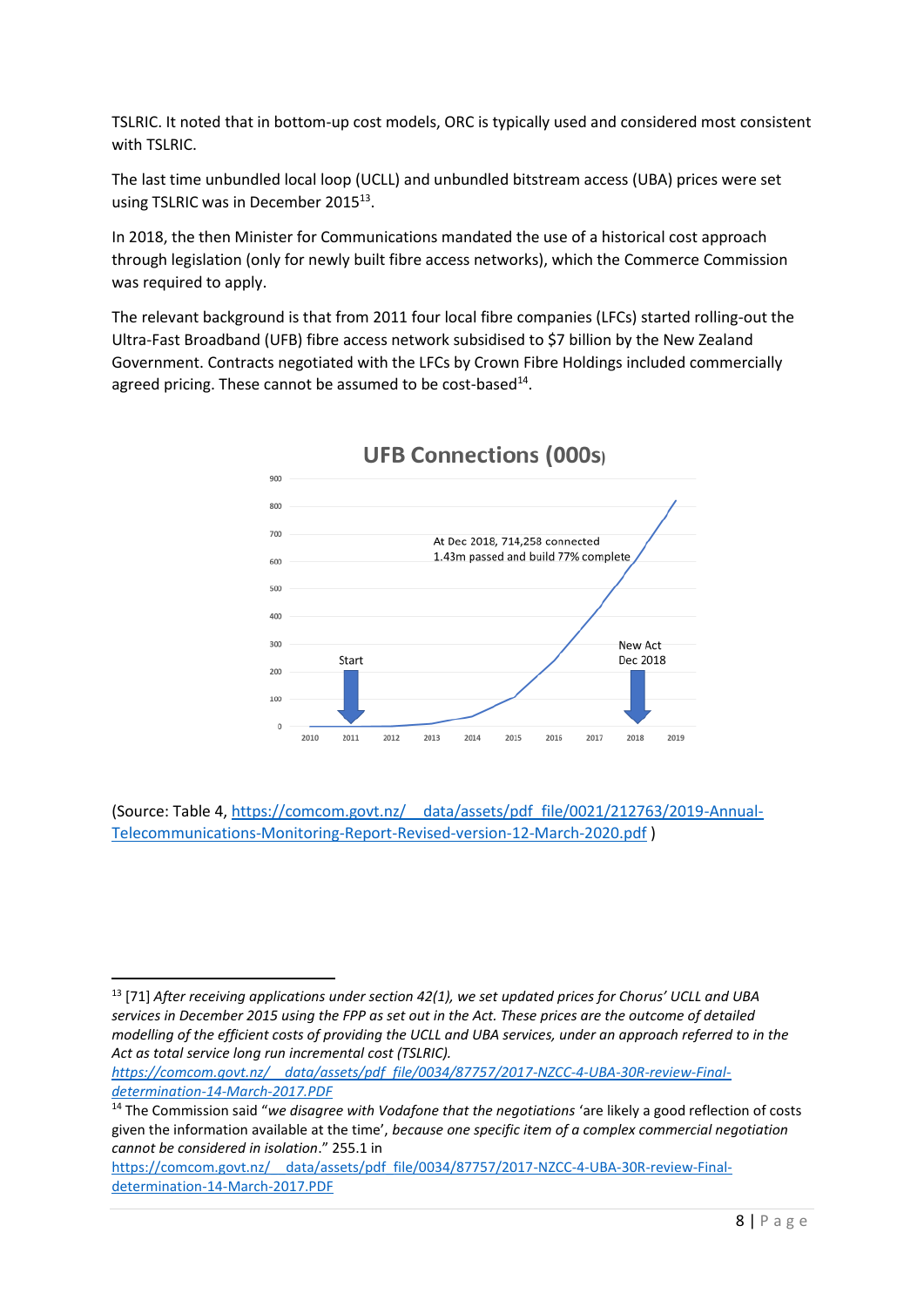It was not until late 2018 that any decision was made about how to regulate new fibre and legacy copper access services (from January 2022). This was done by ministerial fiat and not by any publicly documented consultation process. The Minister for Communications<sup>15</sup>:

*"Having assessed the feasibility and impact of different valuation methodologies, my view is that:*

• *the rule for post-2011 assets should stand. These assets should be valued on the basis of the actual costs incurred by the supplier in constructing or acquiring those assets, which have not yet been recovered at 2020 (termed 'depreciated actual costs');*

• *pre-2011 assets should also be valued on the basis of the actual costs incurred by the supplier in constructing or acquiring those assets. However, due to the difficulties in obtaining reliable information about the amount and recovery of those costs, the depreciated values recorded by Chorus in its accounting statements should be adopted (termed 'depreciated historic cost'); and*

• *in either case a replacement cost valuation will not be acceptable because it is not an estimate of the historic costs incurred by the supplier".*

The revised Act deregulated UCLL where fibre was deployed with effect from  $1<sup>st</sup>$  January 2020<sup>16</sup> and prescribed an annual pricing adjustment mechanism for other regulated copper access services, with effect from 16<sup>th</sup> December 2019<sup>17</sup>.

The Commerce Commission proceeded based on the above requirements <sup>18</sup>; "*we are required to set an asset valuation IM* (Input Methodology) *in accordance with section 177 of the Act<sup>19</sup>".* It detailed how it would implement the fibre regime for Chorus in November 2019<sup>20</sup> and made some housekeeping changes to the standard terms and conditions (STDs) of regulated copper access services just before the window for changes closed: *"Amendments to the STDs that reflect the decisions in this paper<sup>21</sup> take effect from 15 December 2019. This is because, as noted in paragraph 5 above, under s69AG(5)(b) of the Act, the Commission's powers under s 30R to vary the STDs for UCLF<sup>22</sup> and Chorus's unbundled bitstream access (UBA) are suspended with effect from 16 December 2019 (and will only resume once we have completed the 'copper review')"*

<sup>15</sup> [36] Cabinet paper [https://www.mbie.govt.nz/dmsdocument/1112-review-telecommunication-act-2001](https://www.mbie.govt.nz/dmsdocument/1112-review-telecommunication-act-2001-cab-paper-pdf) [cab-paper-pdf](https://www.mbie.govt.nz/dmsdocument/1112-review-telecommunication-act-2001-cab-paper-pdf)

<sup>16</sup> *ss2(1)(a) and 13, and Schedule 2 of the Telecommunications (New Regulatory Framework) Amendment Act2018 (Amendment Act)*

<sup>17</sup> *s 69AG of the Act.*

<sup>18</sup> <http://www.legislation.govt.nz/act/public/2001/0103/latest/DLM124961.html>

Section 177: inserted, on 13 November 2018, by [section 24](http://www.legislation.govt.nz/act/public/2001/0103/latest/link.aspx?id=LMS111562) of the Telecommunications (New Regulatory Framework) Amendment Act 2018 (2018 No 48).

<sup>&</sup>lt;sup>19</sup> [148] https://comcom.govt.nz/ data/assets/pdf file/0035/147779/Fibre-regulation-emerging-views-[Technical-paper-21-May-2019.pdf](https://comcom.govt.nz/__data/assets/pdf_file/0035/147779/Fibre-regulation-emerging-views-Technical-paper-21-May-2019.pdf)

<sup>&</sup>lt;sup>20</sup> https://comcom.govt.nz/ data/assets/pdf\_file/0038/189893/Fibre-input-methodologies-Draft-decision[paper-19-November-2019.pdf](https://comcom.govt.nz/__data/assets/pdf_file/0038/189893/Fibre-input-methodologies-Draft-decision-paper-19-November-2019.pdf)

<sup>&</sup>lt;sup>21</sup> [14] https://comcom.govt.nz/ data/assets/pdf file/0028/195454/2019-NZCC-22-Section-30R-reviews-of[five-regulated-telecommunications-services-standard-terms-determinations-Final-decisions-12-December-](https://comcom.govt.nz/__data/assets/pdf_file/0028/195454/2019-NZCC-22-Section-30R-reviews-of-five-regulated-telecommunications-services-standard-terms-determinations-Final-decisions-12-December-2019.pdf)[2019.pdf](https://comcom.govt.nz/__data/assets/pdf_file/0028/195454/2019-NZCC-22-Section-30R-reviews-of-five-regulated-telecommunications-services-standard-terms-determinations-Final-decisions-12-December-2019.pdf)

<sup>&</sup>lt;sup>22</sup> The unbundled copper low frequency (UCLF) service is similar to the UCLL service and was priced at the same level. It allows access only to the low-frequency band of the Chorus' copper lines (which can be used to deliver voice services).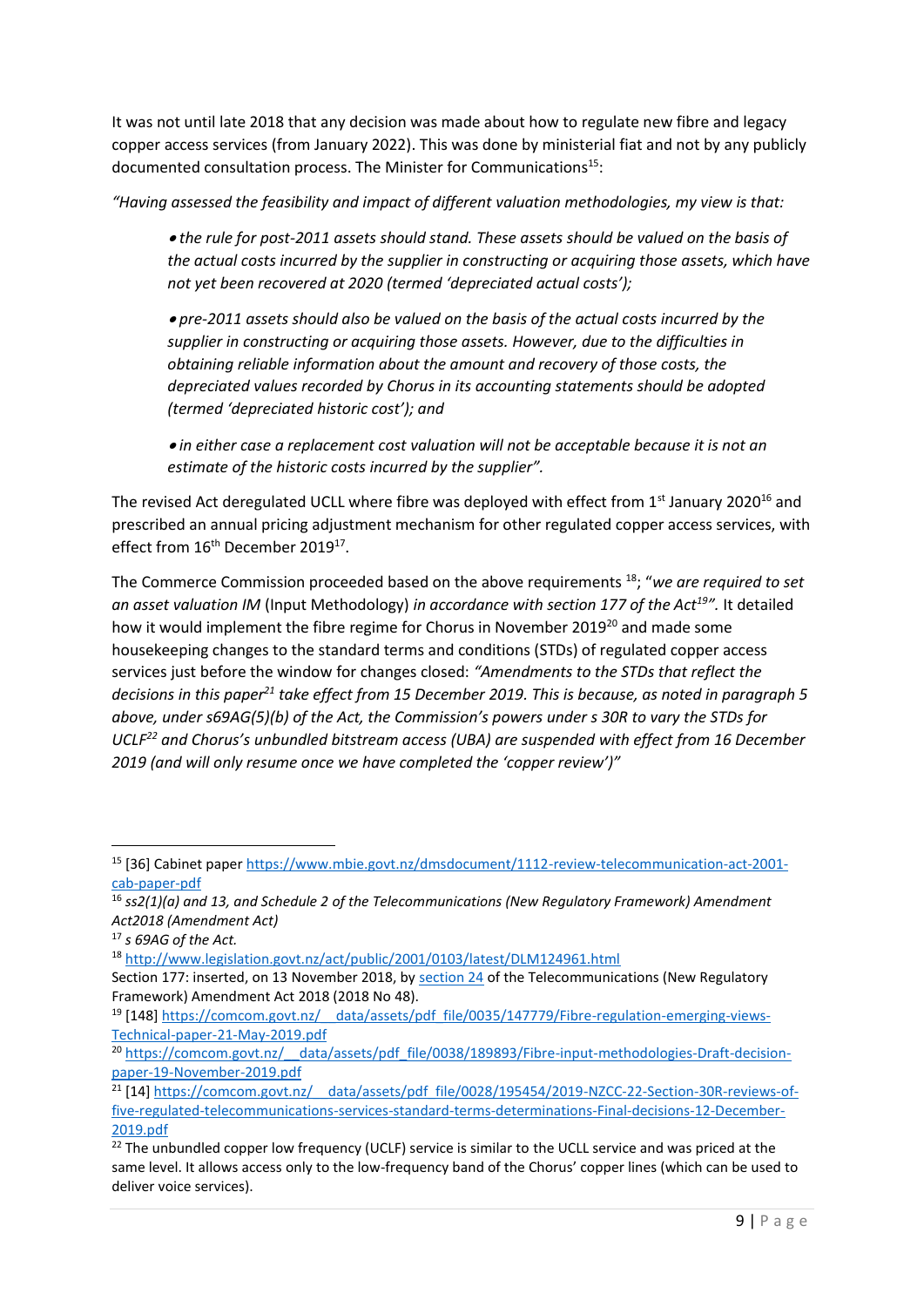Part 2AA of the Act "contains provisions for the deregulation of certain copper services"<sup>23</sup>. This 'copper review' has to be completed by 31<sup>st</sup> December 2025. It could lead to the full deregulation of wholesale copper access services subject to the copper withdrawal code protecting consumers.

The Act said that fibre access network assets built by Chorus before 1<sup>st</sup> December 2011 should be priced at depreciated actual cost. These assets consisted only of point-to-point fibre to large businesses. There were less than 5,000 such connections at 1<sup>st</sup> December 2011 as they doubled between that time and 30<sup>th</sup> June 2012 as a result of bringing the price of business grade services down to contracted UFB prices in September 2011<sup>24</sup>. At 30<sup>th</sup> June 2012 there were just 10,000 fibre connections of which only 100 were UFB end-users<sup>25</sup>.

#### d) Precedent – Developed Markets: Australia

The history of Australian access pricing regulation begins with the pricing principles developed in 1997. The ACCC decided then to use TSLRIC and replacement cost with modern equivalent assets $^{26}$ :

[p28] The Commission's view is that ... the access price should, in general, be based on the total *service long-run incremental cost (TSLRIC) of providing the service….. (which) is the incremental or additional costs the firm incurs in the long term in providing the service, assuming all of its other production activities remain unchanged. It is the cost the firm would avoid in the long term if it ceased to provide the service.*

[p41] *Estimating TSLRIC requires assets to be valued at their economic cost. There is a variety of methods of asset valuation. Of these methods, replacement cost is the methodology most consistent with TSLRIC. …. Replacement cost is the present-day cost of replacing the asset with another asset that provides the same service potential*.

If the access provider were to cease providing services overnight, it would avoid the cost of replacing its assets. These quotes align with the operating capital maintenance principle that existing assets should be valued at replacement cost to ensure its current productive capacity can provide service in the long-term.

As the ACCC says, there is a "*general regulatory principle that a regulated business should expect to receive sufficient revenue to allow it to cover all expected prudent expenditure necessary to maintain a given level of service at each period into the future"<sup>27</sup> .*

For over a decade, the ACCC commissioned its own bottom-up cost models while Telstra did the same. All were based on the principles of replacement cost and all annualised ORC valuations. All these efforts were subject to intense scrutiny and debate over input assumptions.

Consultation about moving to a BBM approach started in December 2009. In April 2011, the ACCC published a discussion paper explaining the proposed a shift from its previous pricing methodologies to a building block model (BBM) pricing methodology<sup>28</sup>.

<sup>&</sup>lt;sup>23</sup> [2.20] https://comcom.govt.nz/ data/assets/pdf file/0021/213960/Fixed-line-telecommunications[regulation-overview-02-April-2020.pdf](https://comcom.govt.nz/__data/assets/pdf_file/0021/213960/Fixed-line-telecommunications-regulation-overview-02-April-2020.pdf) 

<sup>24</sup> Chorus 2012 Annual Report

<sup>&</sup>lt;sup>25</sup> Chorus 2012 Annual Report Presentation

<sup>26</sup> ACCC, Access Pricing Principles – Telecommunications, 1997

<sup>27</sup> P18, ACCC, Review of 1997 Access Pricing Principles, 2010

<sup>28</sup> ACCC, Discussion Paper, April 2011 at [https://www.accc.gov.au/system/files/Discussion%20paper%20-](https://www.accc.gov.au/system/files/Discussion%20paper%20-%20FADs%20for%20fixed%20line%20services%20-%20public%20version.pdf) [%20FADs%20for%20fixed%20line%20services%20-%20public%20version.pdf](https://www.accc.gov.au/system/files/Discussion%20paper%20-%20FADs%20for%20fixed%20line%20services%20-%20public%20version.pdf)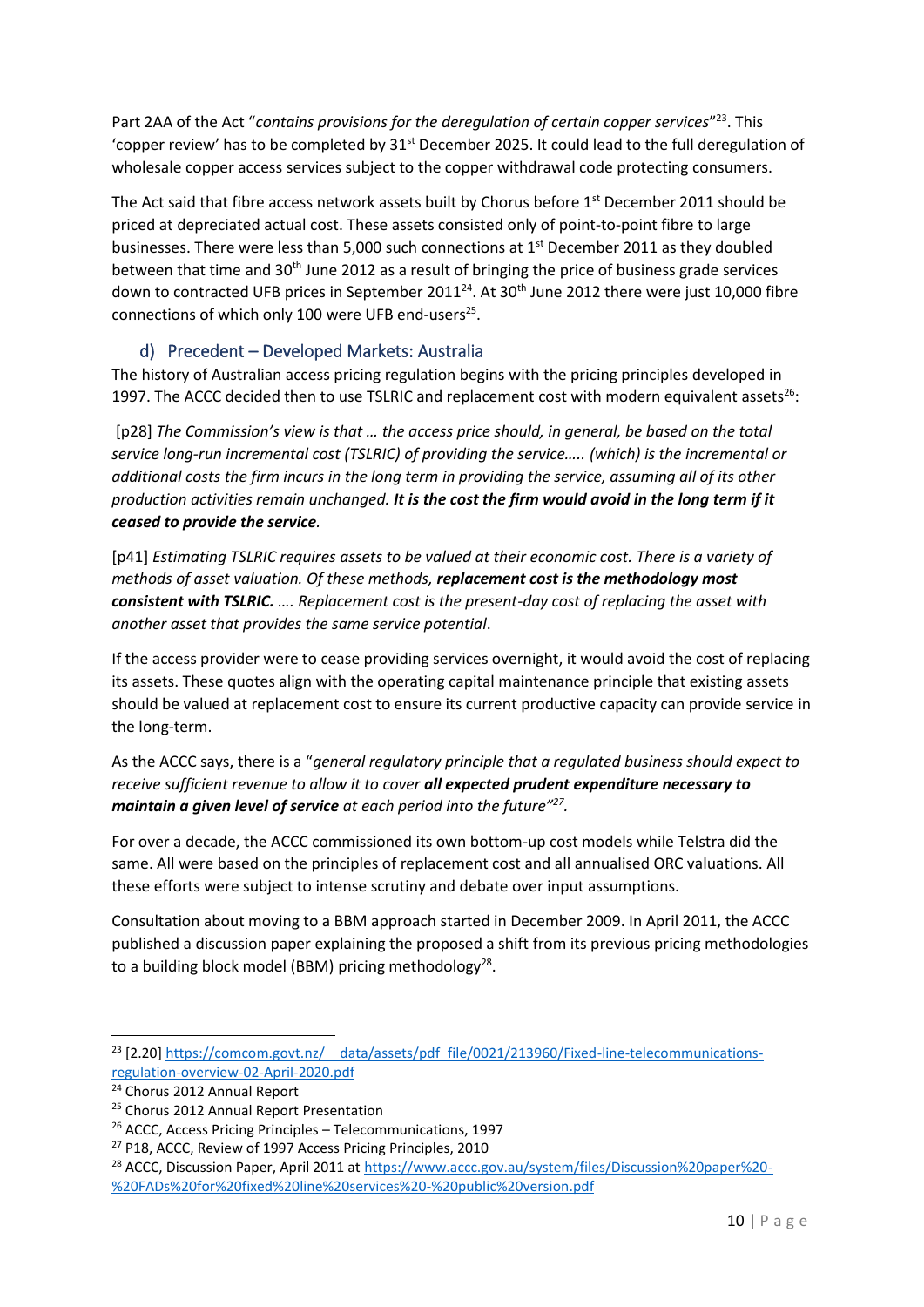As explained earlier in the discussion around Exhibit 1, it would have been a simple matter to make a smooth transition from TRSLRIC to the BBM by converting the most recent estimate of ORC into DORC. But, three developments persuaded it to move to DAC.

The first development was that all the previous cost models were based on scorched node copper networks and that was no longer considered the appropriate modern equivalent asset (MEA)<sup>29</sup>:

*Use of a DORC valuation method would require the ACCC to make many subjective judgements about the appropriate level of optimisation and the modern equivalent assets for the copper network. … It considers that, if a suitable model was available, a DORC value would be calculated using a fibre network, with a discount for the much higher service quality potential of fibre and a substantial depreciation allowance to take into account the age and deterioration of the existing copper network (compared to a new fibre network). No such model currently exists and timely development of such a model is not feasible.*

The second development was that in 2009 the government created NBN Co. to build a fibre customer access network. Regulators in Europe (including Ofcom) have struggled with how to value assets for incumbents migrating from copper to fibre customer access networks. That was not an issue for the ACCC. Since Telstra was never going to build a fibre access network there was no need to consider a new cost model based on fibre to regulate Telstra's copper services.

Since the question before the ACCC was the regulation of Telstra's wholesale services over copper, it could have just converted the last ORC into DORC in moving to the BBM.

The third development is that the energy sector, where the BBM had been adopted some years earlier, was moving to DAC. It is not clear why the energy sector chose to do that. But there is no doubt that it has used DORC with BBM.

The ACCC was also aware of difficulties in applying DAC to Telstra<sup>30</sup>: in particular in obtaining a reliable historical asset valuation $31$ :

[p45] *In the September 2010 Draft Report, the ACCC recognised the limitations of Telstra's RAF*  (Regulatory Accounting Framework) *data, particularly for assets that were put in place many years ago when account keeping was generally less robust and Telstra was subject to less stringent accounting obligations and disclosure rules. The ACCC has in the past expressed concerns about the incomplete nature of Telstra's records on its long-lived network assets, particularly its ducts, pipes and copper cables. The ACCC acknowledged that the book value of assets contained in the RAF is only an approximation of the actual costs incurred by Telstra.*

The poor quality of the (RAF) financial accounts was the reason for rejecting current cost (but not it seems 'actual cost') asset valuation<sup>32</sup>:

*The ACCC has also considered whether Telstra's current cost accounting valuation of its assets could provide a reliable basis for setting an initial RAB value. However, since these accounts provide indexed values for Telstra's assets calculated from the RAF accounts, they are subject to the same limitations as the RAF accounts as well as any shortcomings in the indexation methodology applied by Telstra.*

<sup>29</sup> P55, ibid.

<sup>30</sup> P45, ACCC, Discussion Paper, April 2011

<sup>&</sup>lt;sup>31</sup> P45, ACCC, Discussion Paper, April 2011

<sup>32</sup> P55, ibid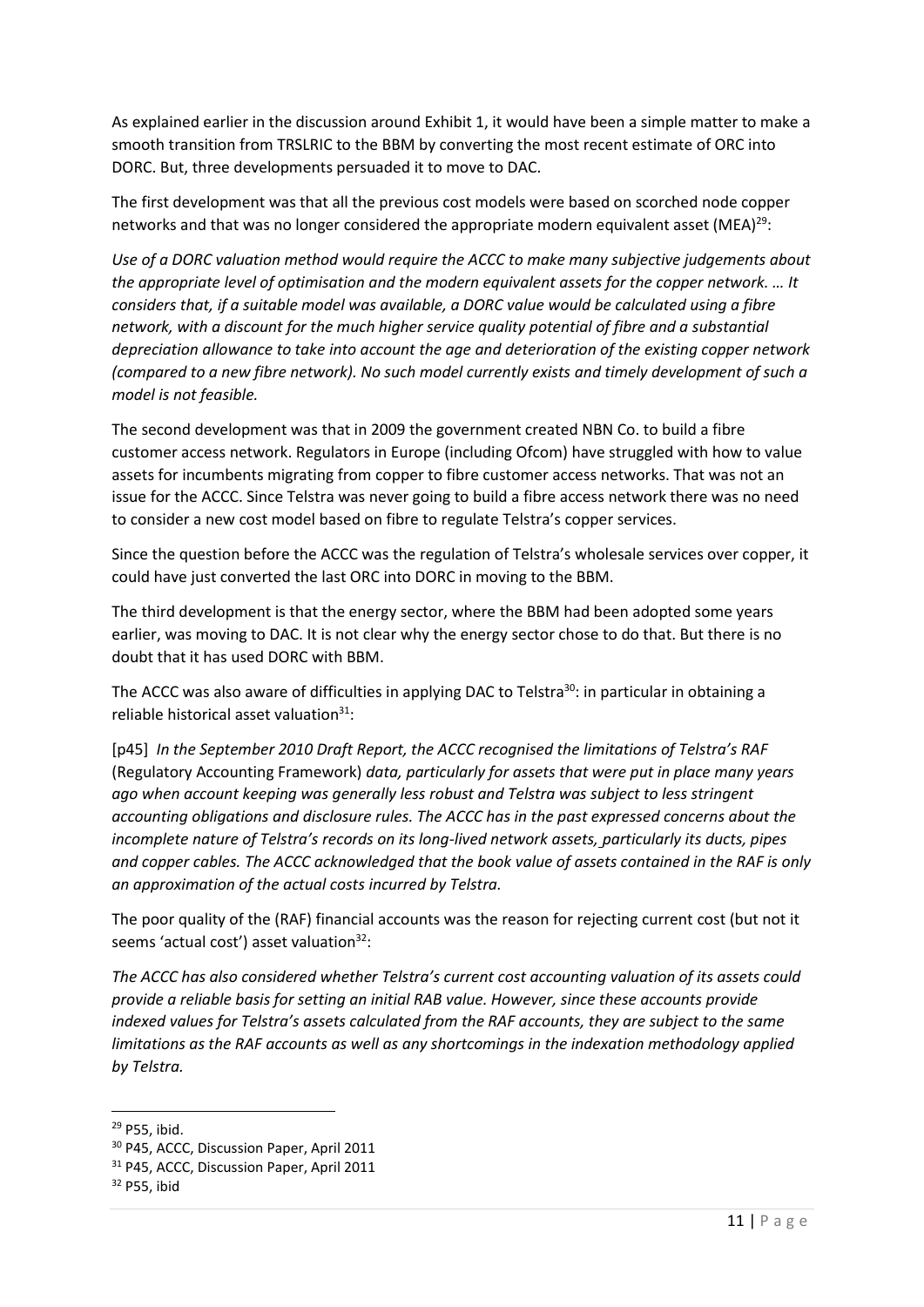When the ACCC set an opening asset value for Telstra's fixed network in 2011, it chose a value that was in between bounds set by historic costs and DORC, and which explicitly took account of current price levels<sup>33</sup>:

*The ACCC has] calculated a value within the suitable range of RAB values set by the DAC and DORC values for Telstra's network assets. In calculating an appropriate value within this range, the ACCC used the DAC value as a starting point because the more substantial limitations associated with estimating a DORC value meant that it was not considered an appropriate starting point ...this…adjustment* [to the DAC value] *is warranted to provide sufficient pricing stability to support past investments and promote industry confidence in making future investment decisions.* 

Asset valuation should take international best practice (which is for replacement cost) as the starting point and consider whether local circumstances require or justify departing from that approach. The need for situation-specific analysis is acknowledged by regulators generally, and also by the ACCC in its 2010 Decision $34$ .

#### e) Precedent – Developing Markets: The Eastern Caribbean

The Eastern Caribbean Telecommunications Authority (ECTEL) serves five contracting Eastern Caribbean States - Dominica, Grenada, Saint Kitts and Nevis, Saint Lucia and Saint Vincent and the Grenadines. Each country has its own National Telecommunications Regulatory Commission (the NTRC) which defers to ECTEL on the framework regarding regulatory matters pertaining to interconnection and pricing.

The Council of Ministers that governs ECTEL decided on LRIC (i.e. replacement) cost modelling. ECTEL conducted a public consultation process in 2016 and commissioned AXON $35$  to report $36$  on international best practice and recommend guidelines, which have been adopted by ECTEL.

The AXON Report adopted by ECTEL identified countries that have published methodologies for BULRIC models. It found such reports by other NRAs in the Caribbean, Latin America, Europe, Middle East and Africa. The following table shows that none of these uses historical costs to value assets in either the mobile or fixed network.

<sup>33</sup> P43, ACCC, *FADs for fixed line services*, July 2011

<sup>&</sup>lt;sup>34</sup> P52, ACCC, Discussion Paper, April 2011

<sup>35</sup> <https://www.axonpartnersgroup.com/public-policy-and-regulation/>

<sup>36</sup> ECTEL, Final guidelines report, 27 December 2016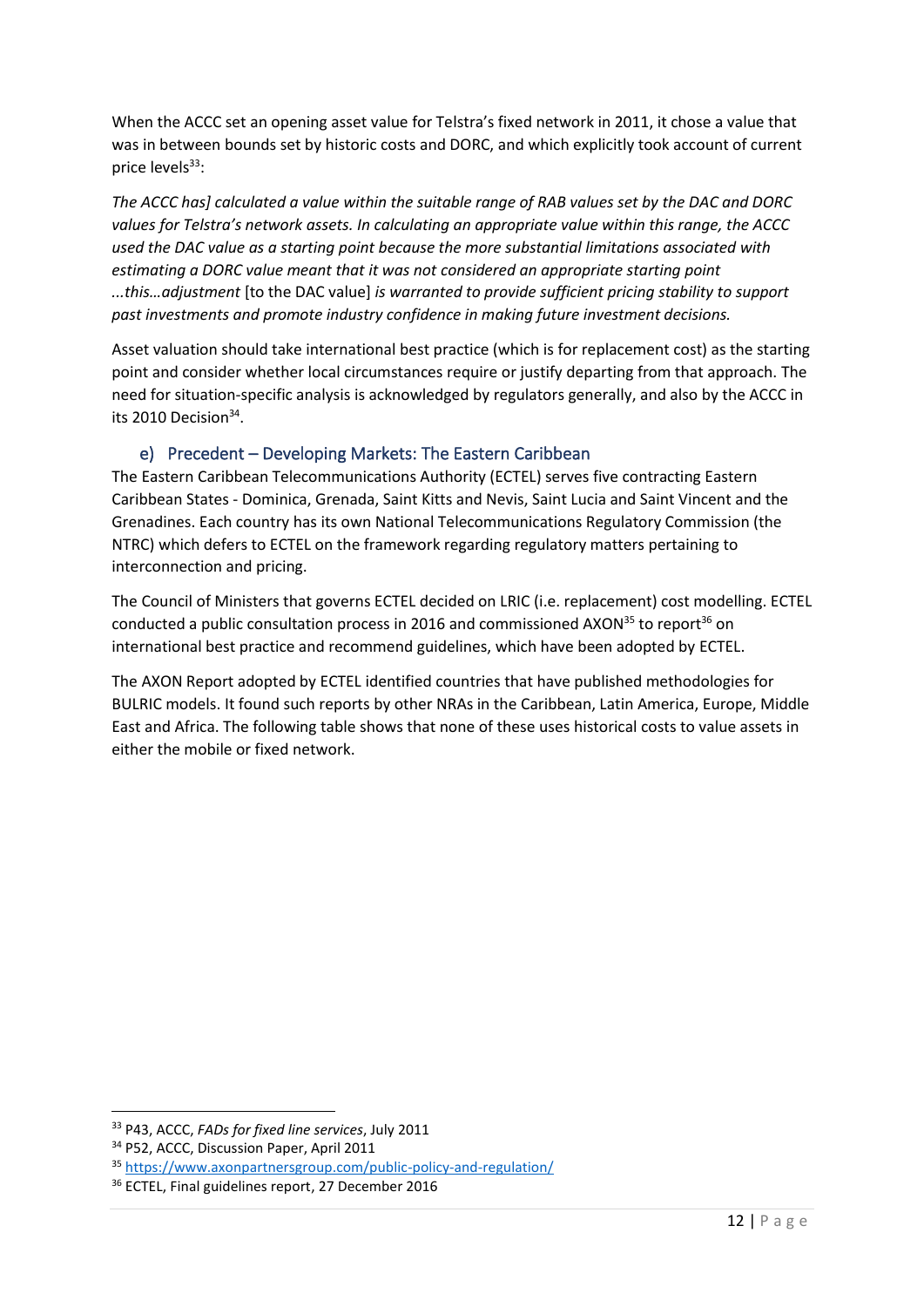#### **Assets valuation method**

|                                      |                                 | <b>Brazil</b> | Cayman<br>Islands | Jamaica      | Colombia     | Salvador<br>画 | Belgium    | Spain        | France       | <b>Norway</b> | Sweden       | $\leq$       | Oman      | Bahrain                   | <b>UAE</b>   | Arabia<br>Saudi           | Jordan    | Zimbabwe     | <b>TOTAL</b> |
|--------------------------------------|---------------------------------|---------------|-------------------|--------------|--------------|---------------|------------|--------------|--------------|---------------|--------------|--------------|-----------|---------------------------|--------------|---------------------------|-----------|--------------|--------------|
| <b>MOBILE</b><br><b>NETWORKS CCA</b> | Static approach -<br><b>HCA</b> | X             | X                 | X            | X            | X             |            | X            | X            | X             | X            | X            | X         | $\boldsymbol{\mathsf{x}}$ | X            | X                         | X         | X            | 0/16         |
|                                      | Static approach -               | $\mathsf{x}$  | $\sqrt{}$         | $\sqrt{}$    | $\mathsf{x}$ | $\sqrt{}$     |            | x            | $\mathsf{x}$ | x             | x            | ×            | x         | $\sqrt{ }$                | $\mathsf{x}$ | $\boldsymbol{\mathsf{x}}$ | X         | x            | 4/16         |
|                                      | Dynamic approach<br>(Cash-flow) | $\sqrt{}$     | X                 | x            | $\sqrt{ }$   | $\mathsf{x}$  |            | $\sqrt{}$    | $\sqrt{}$    | $\sqrt{}$     | $\sqrt{}$    | $\sqrt{}$    | $\sqrt{}$ | x                         | $\sqrt{}$    | $\sqrt{}$                 | $\sqrt{}$ | $\sqrt{}$    | 12/16        |
| <b>FIXED</b><br><b>NETWORKS CCA</b>  | Static approach -<br><b>HCA</b> | $\mathbf x$   | X                 | $\mathsf{x}$ | X            | $\mathsf{x}$  | X          | $\mathsf{x}$ | $\mathsf{x}$ | $\mathsf{x}$  | X            | $\mathsf{x}$ | X         | X                         | $\mathsf{x}$ | $\mathsf{x}$              | x         | $\mathsf{x}$ | 0/17         |
|                                      | Static approach -               | $\mathsf{x}$  | $\sqrt{ }$        | $\sqrt{}$    | X            | $\sqrt{}$     | X          | $\mathsf{x}$ | $\mathsf{x}$ | $\mathsf{x}$  | $\mathsf{x}$ | $\mathsf{x}$ | X         | $\sqrt{}$                 | $\mathsf{x}$ | $\mathsf{x}$              | X         | $\mathsf{x}$ | 4/17         |
|                                      | Dynamic approach<br>(Cash-flow) | $\sqrt{ }$    | X                 | x            | $\sqrt{}$    | X             | $\sqrt{ }$ | √            | $\sqrt{ }$   | $\sqrt{ }$    | $\sqrt{}$    | $\sqrt{ }$   | $\sqrt{}$ | $\boldsymbol{\mathsf{x}}$ | $\sqrt{}$    | $\sqrt{ }$                | $\sqrt{}$ | $\sqrt{}$    | 13/17        |

Table 8: Benchmark: Assets valuation method. [Source: Axon Consulting]

The 'static' approach means the value in a particular year measured by either HCA or CCA. Either can be used in a BBM to encompass future years. The 'dynamic (cash-flow) approach' means that a series of years is taken into account. This refers to TSLRIC models which need to annualise ORC. ECTEL "*considered the static CCA approach the more appropriate choice, since it sends accurate price signals in the market and avoids increasing the complexity of the model unnecessarily*" (p16,17).

ECTEL took into account international best practice while ensuring that its choices would reflect the reality and specificities of the market in ECTEL member states and to serve its regulatory objectives. The relevant decisions for this report include:

*Determination 9: The static Current Cost Accounting approach will be implemented in the models.* 

*Determination 10: Assets will be substituted for a MEA based on the above.* 

*Determination 11: The tilted annuity approach will be implemented in the models and the formula above will be used.* (only relevant to annualising ORC costs)

*Determination 12: The models will include the working capital in the manner indicated above.* 

*Determination 13: the models will use the LRIC+ approach.*

This determination was based on expert advice and detailed consultation with interested parties. ECTEL chose to apply bottom-up (BU-LRIC) costing with assets valued at replacement cost.

#### f) Precedents – Developing Markets: Jamaica

Another case of a less developed island market is Jamaica. Its regulator, the Office of Utility Regulation (OUR), is of the opinion that a BULRIC model that represents a hypothetical, generic, existing operator is still the best option for its market.

Jamaica's fixed cost model is a bottom-up LRIC model that calculates the cost of fixed voice termination service. A modified scorched node approach is used to model the fixed network, without including the assets associated to the access network (below line card).